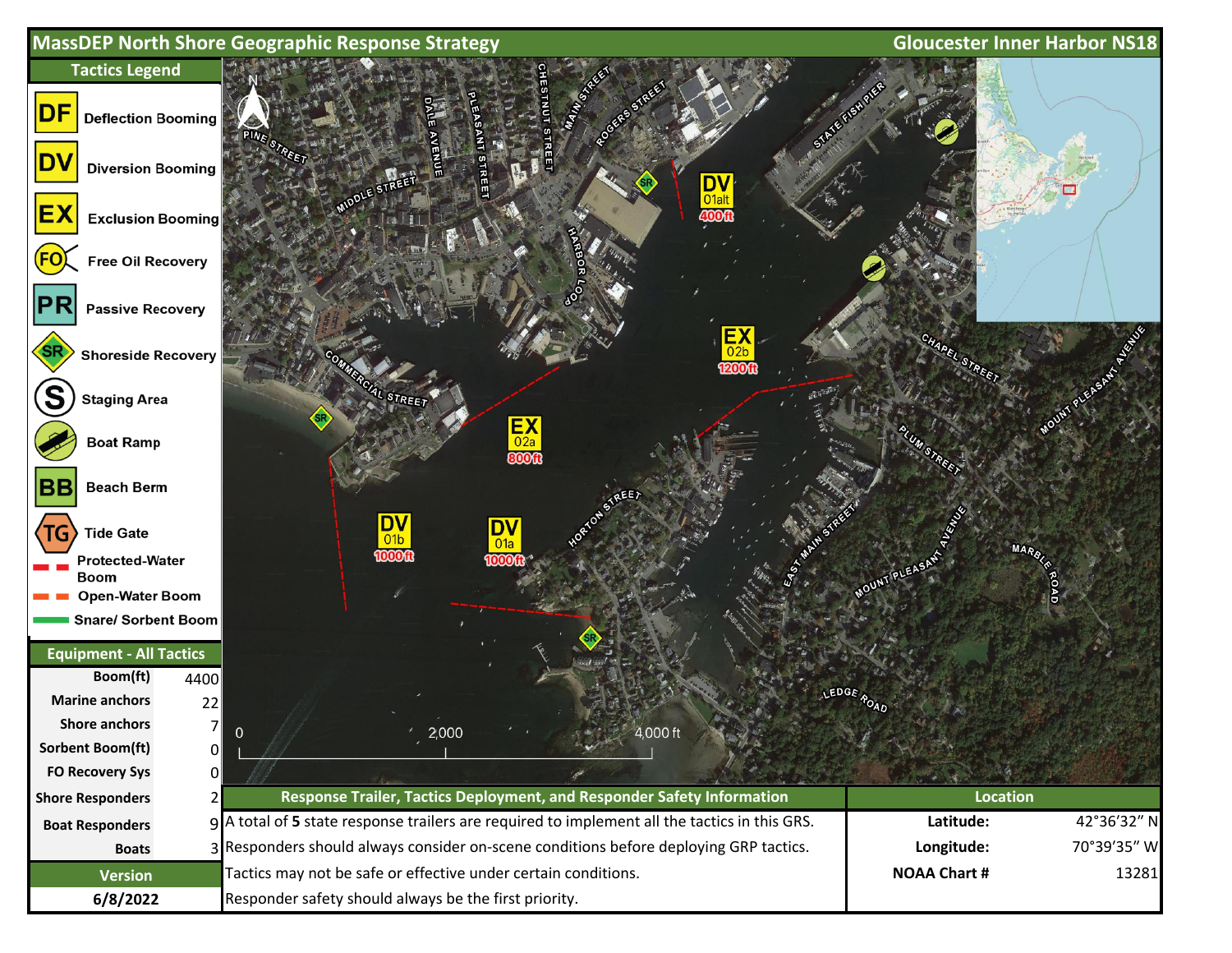| <b>Geographic Response Strategy</b><br><b>Gloucester Inner Harbor NS18</b> |                                                                                                        |                                                                                                                       |                                                                         |                                                                                                                                                                                                                                                                        |  |  |
|----------------------------------------------------------------------------|--------------------------------------------------------------------------------------------------------|-----------------------------------------------------------------------------------------------------------------------|-------------------------------------------------------------------------|------------------------------------------------------------------------------------------------------------------------------------------------------------------------------------------------------------------------------------------------------------------------|--|--|
| Tactic #                                                                   | <b>Purpose</b>                                                                                         | <b>Response Equipment</b>                                                                                             | <b>Deployment Resources</b>                                             | <b>Deployment Notes</b>                                                                                                                                                                                                                                                |  |  |
| <b>DV-01a</b><br><b>DV</b>                                                 | Redirect spilled oil from one<br>location or direction of travel<br>to a specific site for recovery.   | 1000 ft protected water boom<br>5 marine anchor system<br>2 shoreline anchor system<br><b>Testing Date</b>            | 2 shore responders<br>2 response boats<br>6 boat responders<br>N Tested | Tend through tidal changes. Deploy boom as depicted to divert incoming oil to the<br>collection site. Anchor every 200-300'. Adjust angle as necessary to reduce<br>entrainment. Set up shoreside recovery and tend throughout tide. Deploy shoreside<br>anchor first. |  |  |
| DV-01alt<br><b>DV</b>                                                      | Redirect spilled oil from one<br>location or direction of travel<br>to a specific site for recovery.   | 400 ft protected water boom<br>2 marine anchor system<br>2 shoreline anchor system<br><b>Testing Date</b>             | 2 shore responders<br>1 response boats<br>3 boat responders<br>N Tested | Tend through tidal changes. Deploy boom as depicted to divert incoming oil to the<br>collection site. Anchor every 200-300'. Adjust angle as necessary to reduce<br>entrainment. Set up shoreside recovery and tend throughout tide. Deploy shoreside<br>anchor first. |  |  |
| <b>DV-01b</b><br><b>DV</b>                                                 | Redirect spilled oil from one<br>location or direction of travel<br>to a specific site for recovery    | 1000 ft protected water boom<br>5 marine anchor system<br>2 shoreline anchor system<br><b>Testing Date</b>            | 2 shore responders<br>2 response boats<br>6 boat responders<br>N Tested | Tend through tidal changes. Deploy boom as depicted to divert incoming oil to the<br>collection site. Anchor every 200-300'. Adjust angle as necessary to reduce<br>entrainment. Set up shoreside recovery and tend throughout tide. Deploy shoreside<br>anchor first. |  |  |
| <b>EX-02a</b><br><b>EX</b>                                                 | Prohibit oil slicks from entering<br>a sensitive area                                                  | 800 ft protected water boom<br>4 marine anchor system<br>4 shoreline anchor system<br>10/10/17<br><b>Testing Date</b> | 2 shore responders<br>1 response boats<br>3 boat responders<br>Y Tested | Tend through tidal changes. Deploy boom as depicted to exclude oil from sensitive<br>areas. Anchor every 200-300'. Not tide dependent Deploy shoreside anchor first.                                                                                                   |  |  |
| <b>EX-02b</b><br><b>EX</b>                                                 | Prohibit oil slicks from entering<br>a sensitive area                                                  | 1200 ft protected water boom<br>6 marine anchor system<br>4 shoreline anchor system<br><b>Testing Date</b>            | 2 shore responders<br>2 response boats<br>6 boat responders<br>N Tested | Tend through tidal changes. Deploy boom as depicted to exclude oil from sensitive<br>areas. Anchor every 200-300'. Not tide dependent Deploy shoreside anchor first.<br>Readjust boom angle as needed to reduce entrainment                                            |  |  |
| <b>SR-03</b>                                                               | Remove spilled oil that has<br>been diverted to a designated<br>recovery site accessible from<br>shore | 3 skimming system<br>3 storage tank or bladder<br>3 hoses, pumps, fittings<br>N/A<br><b>Testing Date</b>              | 2 shore responders<br><b>Tested</b>                                     | Set up shoreside recovery tactic at general location depicted on map. Some access<br>points located at private residences. Access may be difficult                                                                                                                     |  |  |